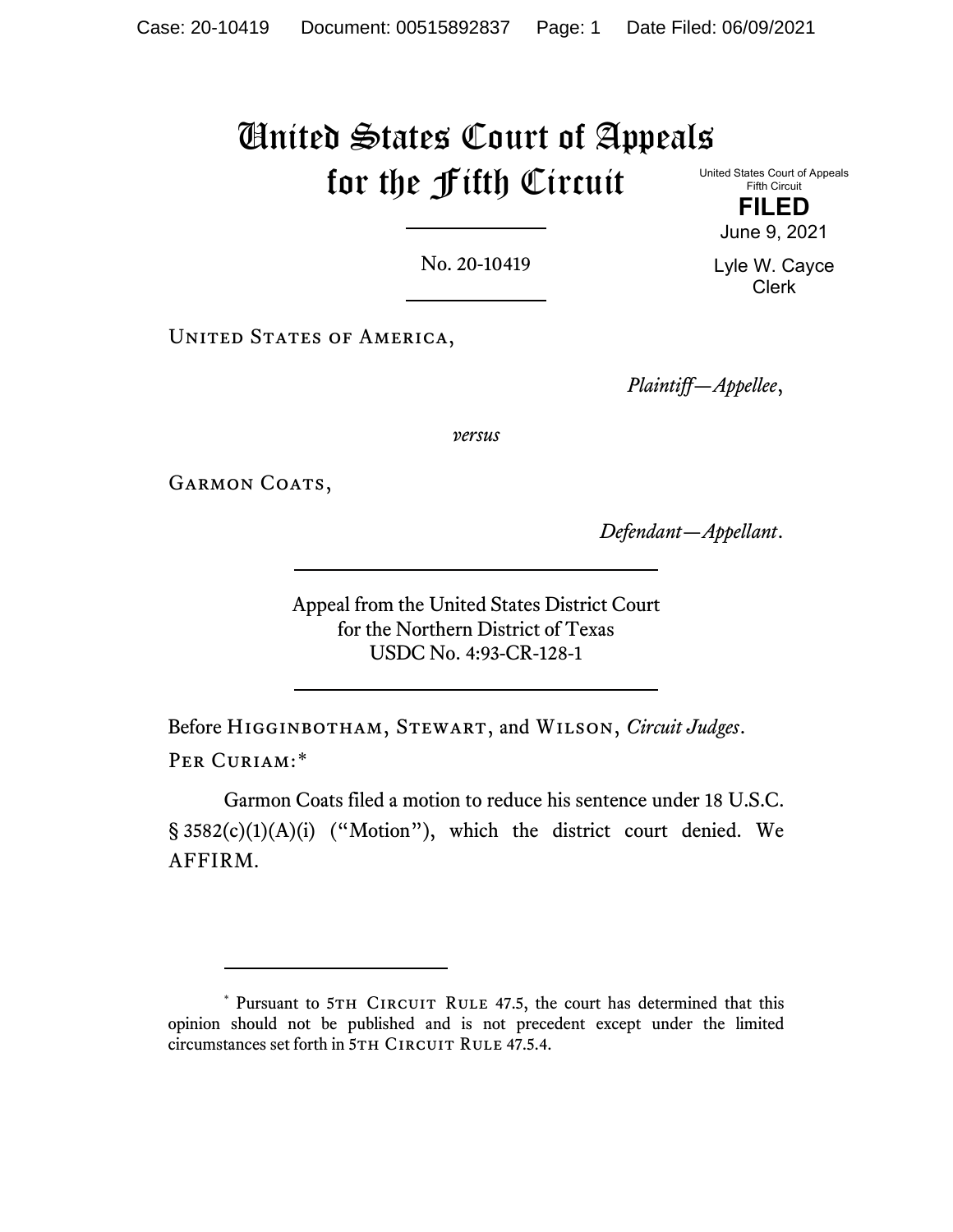## **I. FACTS & PROCEDURAL HISTORY**

In 1994, a jury convicted Coats of one count of bank robbery in violation of 18 U.S.C. § 2113(d), three counts of obstructing commerce by robbery in violation of 18 U.S.C. § 1951, and three counts of using and carrying a firearm during a crime of violence in violation of 18 U.S.C. § 924(c). Coats received a total sentence of 802 months.

In April 2020, after exhausting his administrative remedies, Coats filed the Motion pro se, arguing that extraordinary and compelling reasons warrant a sentence reduction or commutation of his sentence for two reasons. First, because the First Step Act altered (albeit non-retroactively) how § 924(c) sentences are consecutively stacked, Pub. L. No. 115-391, § 403, 132 Stat. 5194, 5221–22 (2018), Coats asserted that his prison sentence would have been reduced by 30 years had he been sentenced under the Act.<sup>[1](#page-1-0)</sup> Second, relying on *Apprendi v. New Jersey*, 530 U.S. 466 (2000), Coats contended that his 262-month prison term for the bank robbery conviction was predicated on factual findings that were improperly made by the district court.

The district court denied the Motion, reasoning that Coats had not presented extraordinary and compelling reasons for a reduction as described in U.S.S.G. § 1B1.13. It added that even "[i]f the court is mistaken and movant has spelled out extraordinary and compelling reasons for his early release, the court still would not reduce his sentence" because the factors listed in 18 U.S.C. § 3553(a) weigh against granting relief.

Coats timely appealed.

<span id="page-1-0"></span><sup>&</sup>lt;sup>1</sup> More specifically, instead of the 540-month mandatory sentence he received for the three § 924(c) convictions, he would have received a 180-month sentence.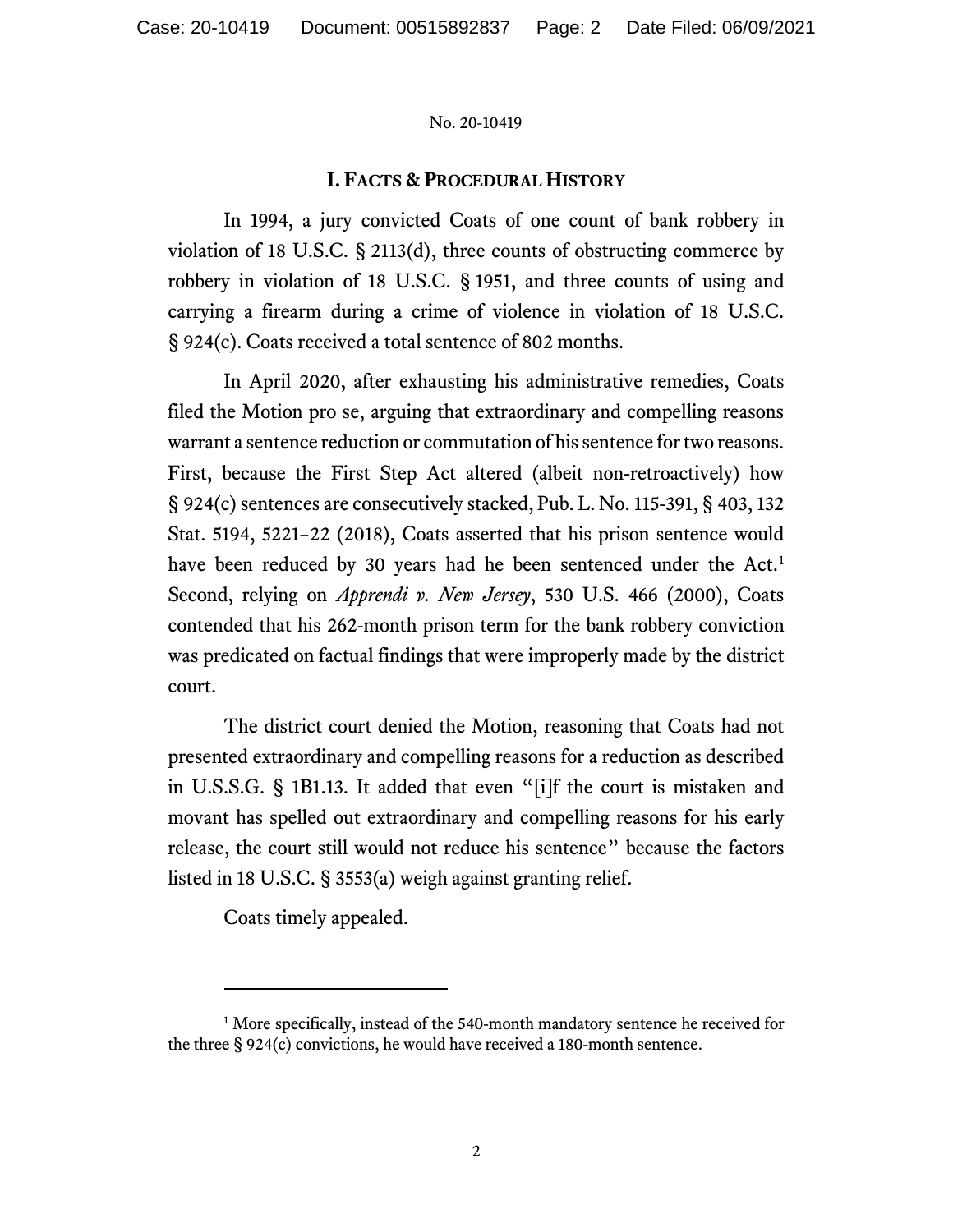## **II. STANDARD OF REVIEW**

We review the denial of a  $\S$  3582(c)(1)(A)(i) motion for abuse of discretion. *United States v. Thompson*, 984 F.3d 431, 433 (5th Cir. 2021).

### **III. DISCUSSION**

"Under  $\S$  3582(c)(1)(A)(i), a district court may reduce the defendant's term of imprisonment, after considering the applicable 18 U.S.C. § 3553(a) factors, if the court finds that (1) 'extraordinary and compelling reasons warrant such a reduction' and (2) 'a reduction is consistent with applicable policy statements issued by the Sentencing Commission.'" *United States v. Okpalobi*, 831 F. App'x 715, 715 (5th Cir. 2020)(per curiam) (quoting  $\S$  3582(c)(1)(A)(i)). This court has previously considered  $\S$  1B1.13 an applicable policy statement when the prisoner, rather than the Bureau of Prisons, moves for relief under § 3582(c)(1)(A)(i). *See, e.g.*, *id.*; *United States v. Chambliss*, 948 F.3d 691, 693 (5th Cir. 2020).

In *United States v. Shkambi*, this court joined our sister circuits in holding that § 1B1.13 does not actually apply to §  $3582(c)(1)(A)(i)$  motions brought by the inmate. *See* 993 F.3d 388, 393 (5th Cir. 2021). And in *United States v. Cooper*, the court remanded a prisoner's § 3582(c)(1)(A)(i) motion in light of *Shkambi* so that "the district court [could] consider, in the first instance, whether the nonretroactive sentencing changes to [the defendant's] § 924(c) convictions, either alone or in conjunction with any other applicable considerations, constitute extraordinary and compelling reasons for a reduction in sentence." 996 F.3d 283, 289 (5th Cir. 2021). At first glance it might appear that we should remand this case as the court did in *Cooper* since the district court there, like here, incorrectly found itself bound by § 1B1.13 when considering whether the First Step Act's nonretroactive modifications to § 924(c) constitute an extraordinary and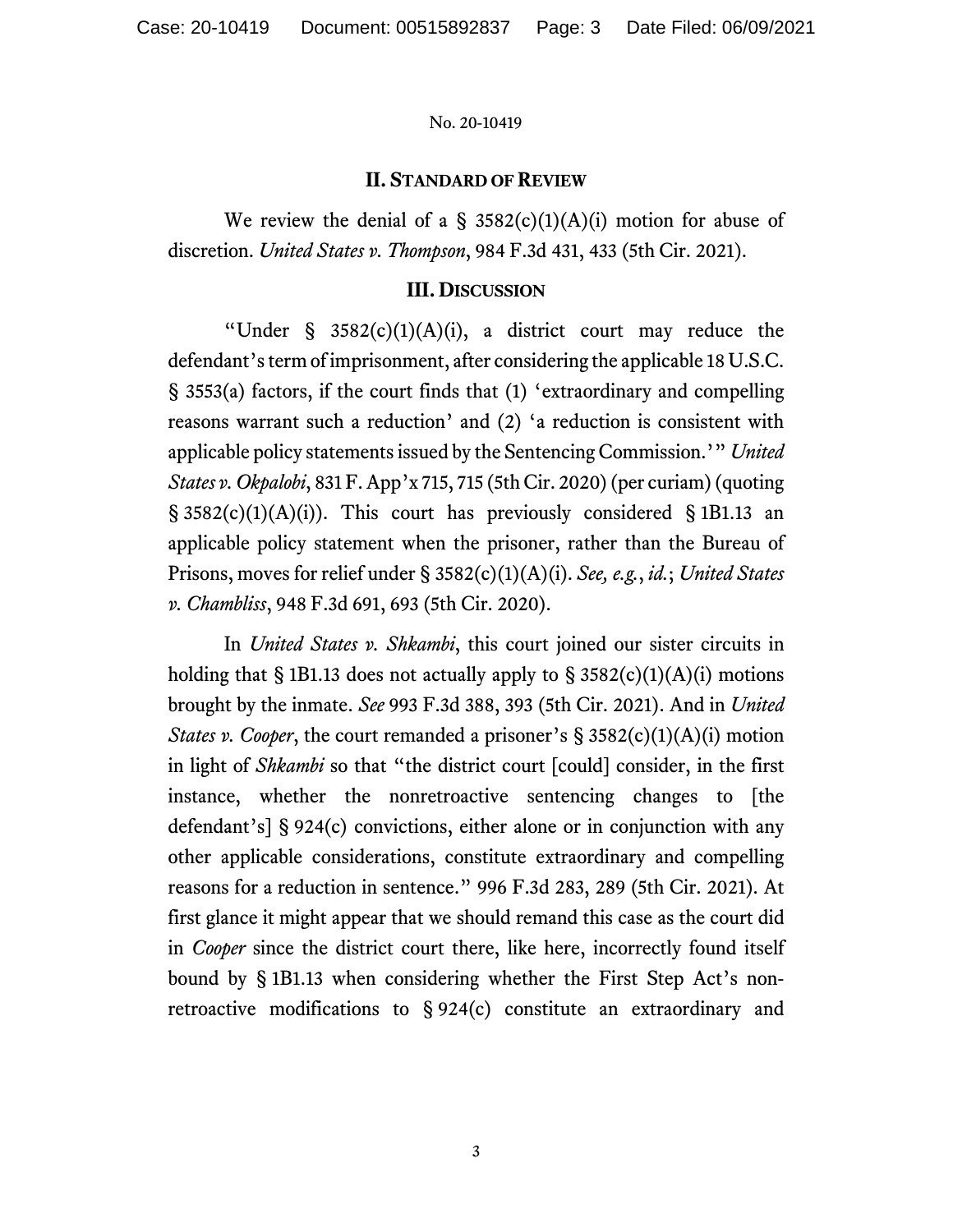compelling reason justifying a shortened sentence. *See id.* at 288. [2](#page-3-0) But remand in *Cooper* was proper since it was not "a case where, notwithstanding the existence of extraordinary and compelling reasons, the district court nonetheless determined that § 3553(a)'s sentencing factors militate against a sentence reduction." *See id.* As noted, this is such a situation.

Thus, even assuming the post-sentencing legal developments on which Coats relies could be considered as extraordinary and compelling reasons for a sentence reduction, we must affirm the district court's denial of the Motion unless the lower court "base[d] its decision on an error of law or clearly erroneous assessment of the evidence" when applying and balancing the § 3553(a) sentencing factors. *See Chambliss*, 948 F.3d at 693 (citation omitted). Coats's "disagree[ment] with how the district court balanced the § 3553(a) factors . . . is not a sufficient ground for reversal." *See id.* at 694. Nor would be ours. *See United States v. Nguyen*, 854 F.3d 276, 283 (5th Cir. 2017).

The district court considered the  $\S$  3553(a) factors and sufficiently articulated reasons for denying the Motion, in particular the seriousness of Coats's offenses and the need to protect the public. *See Chambliss*, 948 F.3d at 693–94. Specifically, the district court noted that Coats (1) was tried by a jury and convicted on seven counts related to four robberies; (2) "threatened to blow [a victim's] brains out" with a gun during one robbery; (3) shoved a "big bore automatic pistol" in another victim's face during a second robbery; (4) did not accept responsibility for his crimes and attempted to flee from custody after the verdict was read; (5) oversaw the criminal activity at issue; and (6) participated in other serious offenses, including aggravated robbery

<span id="page-3-0"></span><sup>2</sup> The same could perhaps be said for Coats's reliance on *Apprendi* since this court has not previously ruled on whether the change in law espoused by that case may be considered an extraordinary and compelling reason for a sentence reduction.